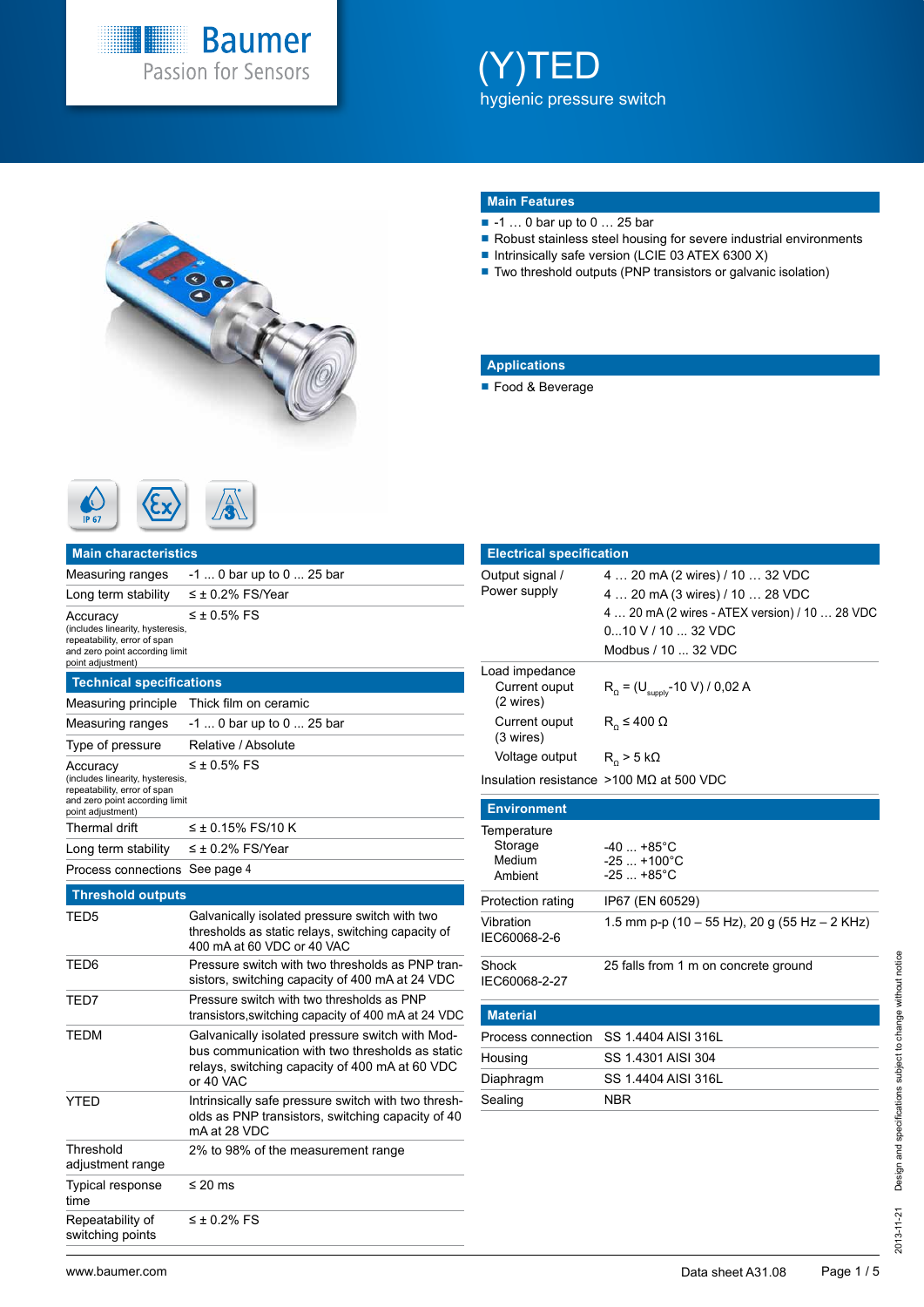### **Version with galvanically isolated digital thresholds – TED5 and TEDM**

The current supply to the pressure switch is electrically isolated from the threshold outputs and the threshold outputs are isolated from each other.400 mA at 60 VDC or 40 VAC.

It is possible to have a separate power supply between the TEDM (≤ 32 VDC) and the threshold contacts (≤ 60 VDC or ≤ 40 VAC).

### **Configuration**

The three keys on the front panel are used to configure the following operating parameters:

- Switching point value for each threshold
- Switching hysteresis value for each threshold
- Active status for each threshold (NO or NC)
- Time delay of each threshold from 0 to 25 s in 0.1 s steps
- Auto-zero function
- Self test and parameter protection by a 4 digit code
- Additional parameter for the TEDM:
	- Modbus slave address of the pressure switch
	- Parity selection

### **Parameter consultation**

Parameters for each threshold, Modbus address (TEDM) and parity (TEDM) can be viewed whithout access code.

### **Threshold state: Decreasing Threshold state: Increasing**



### **Maximum and minimum value consultation**

When the pressure switch is in the measurement mode it is possible to display or initialise the maximum and minimum pressure values saved at any time.

### **Modbus communication**

The TEDM has a RS485 serial port and uses the Modbus RTU communication protocol.

The Modbus protocol is a two-way exchange protocol based on a hierarchical data base structure between a master and multiple slave stations. It enables the user to read the pressure and the status of each threshold (open or closed).

Exchange between the master and one slave: The master sends an order and waits for a reply.

Exchange between the master and all slave stations: The master broadcasts a message to all the slaves in the network and they perform the order in the message without sending a reply. Two slave stations cannot talk together.

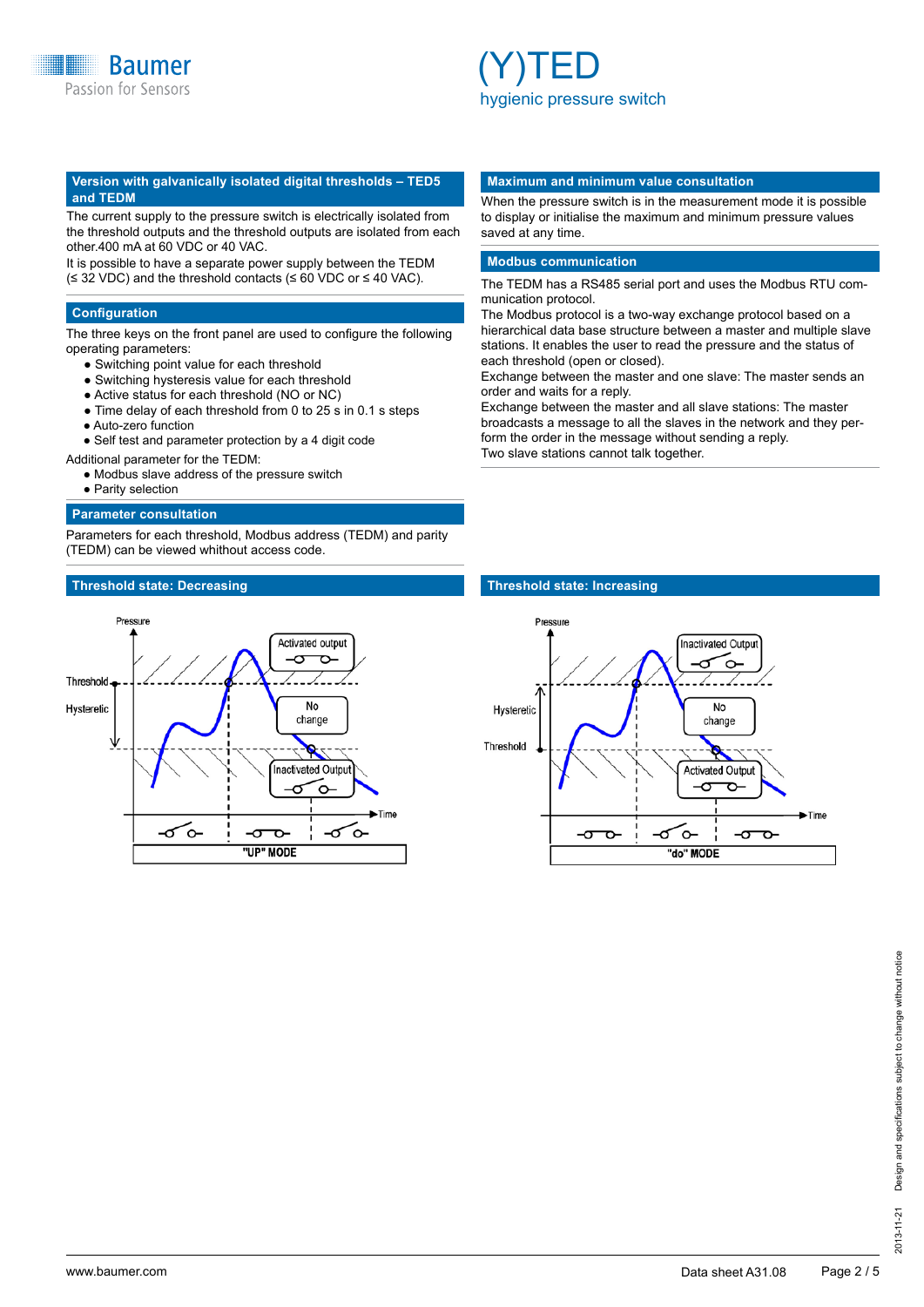



### **Installations YTED** Hazardous area Non hazardous area (0,1, 2) +Alim/+Supply S1  $S<sub>2</sub>$  $rac{20}{8}$ Alim<br>Supply  $RL1$   $RL2$  $AlimZ-Su$  $4/20mA$ Blindag<br>Screen  $U_{\text{max}}$  = 28 Vcc  $Ci = 13,2 nF$ I<sub>max</sub> = 120 mA<br>P = 0.8 W  $Imax = 120$  mA Li = 0

In area 0, the combination of the pressure switch and the safety barrier must be covered by a calculation checked by an approved body. For the application in Ex zone you have to respect the conditions mentioned in the ATEX Type Examination Certificate (LCIE 03 ATEX 6300 X). You find the certificates and manuals under http://www.baumer.com/

| <b>ATEX</b>                                  |                                                                  |
|----------------------------------------------|------------------------------------------------------------------|
| IM1 Exia IMa                                 | YTED                                                             |
| II 1 G<br>Ex ia IIC T6 or T5 Ga              | YTED                                                             |
| Barrier data                                 | $U_i \leq 28$ V<br>$l \leq 120$ mA<br>$P_{\text{I}} \leq 800$ mW |
| Capacity                                     | $C \le 13.2$ nF                                                  |
| Inductivity                                  | $L_i \leq 0$ µH                                                  |
| Ambient temperature Ta                       |                                                                  |
| Ta = $+40^{\circ}$ C<br>Ta = $+70^{\circ}$ C | G: T6<br>$G: T6$ (G = Gas)                                       |
| <b>Approvals</b>                             |                                                                  |

CE conformity EMC directive 2004/108/CE in accordance with EN 61000-6-2, EN 61000-6-3, EN 61326-1 (Tab. 2) Pressure directive 97/23/CE

### **Measuring ranges and overpressure safety**

|                                    | Pressure in bar |                    |                   |                    |                    |                    |                   |                   |                   |  |  |
|------------------------------------|-----------------|--------------------|-------------------|--------------------|--------------------|--------------------|-------------------|-------------------|-------------------|--|--|
| <b>Pressure range</b>              | $-10$           | $-10.6$            | $-1$ 1.5          | $-13$              | $-15$              | $-19$              | $-115$            | $-1$ 24           | $-139$            |  |  |
| Over pressure                      |                 |                    | 12<br>4           |                    | 32<br>20           |                    | 50                | 80                |                   |  |  |
| <b>Burst pressure</b>              | 6               | 6                  |                   | 12                 | 18                 | 30                 | 48                | 75                | 120               |  |  |
| Display at<br>measurement<br>range | $-1.000/0$      | $-1.000/$<br>0.600 | $-1.000/$<br>.500 | $-1.000/$<br>3.000 | $-1.000/$<br>5.000 | $-1.000/$<br>9.000 | $-1.00/$<br>15.00 | $-1.00/$<br>24.00 | $-1.00/$<br>39.00 |  |  |

|                                    | Pressure in bar |         |         |         |         |          |          |          |  |  |
|------------------------------------|-----------------|---------|---------|---------|---------|----------|----------|----------|--|--|
| <b>Pressure range</b>              | 01              | 01.6    | 02.5    | 04      | 06      | 010      | 016      | 025      |  |  |
| Over pressure                      | 3               | 3       | 4       | 8       | 12      | 20       | 32       | 50       |  |  |
| <b>Burst pressure</b>              |                 |         |         | 12      | 18      | 30       | 48       | 75       |  |  |
| Display at<br>measurement<br>range | 0/1.000         | 0/1.600 | 0/2.500 | 0/4.000 | 0/6.000 | 0/10.000 | 0/16.000 | 0/25.000 |  |  |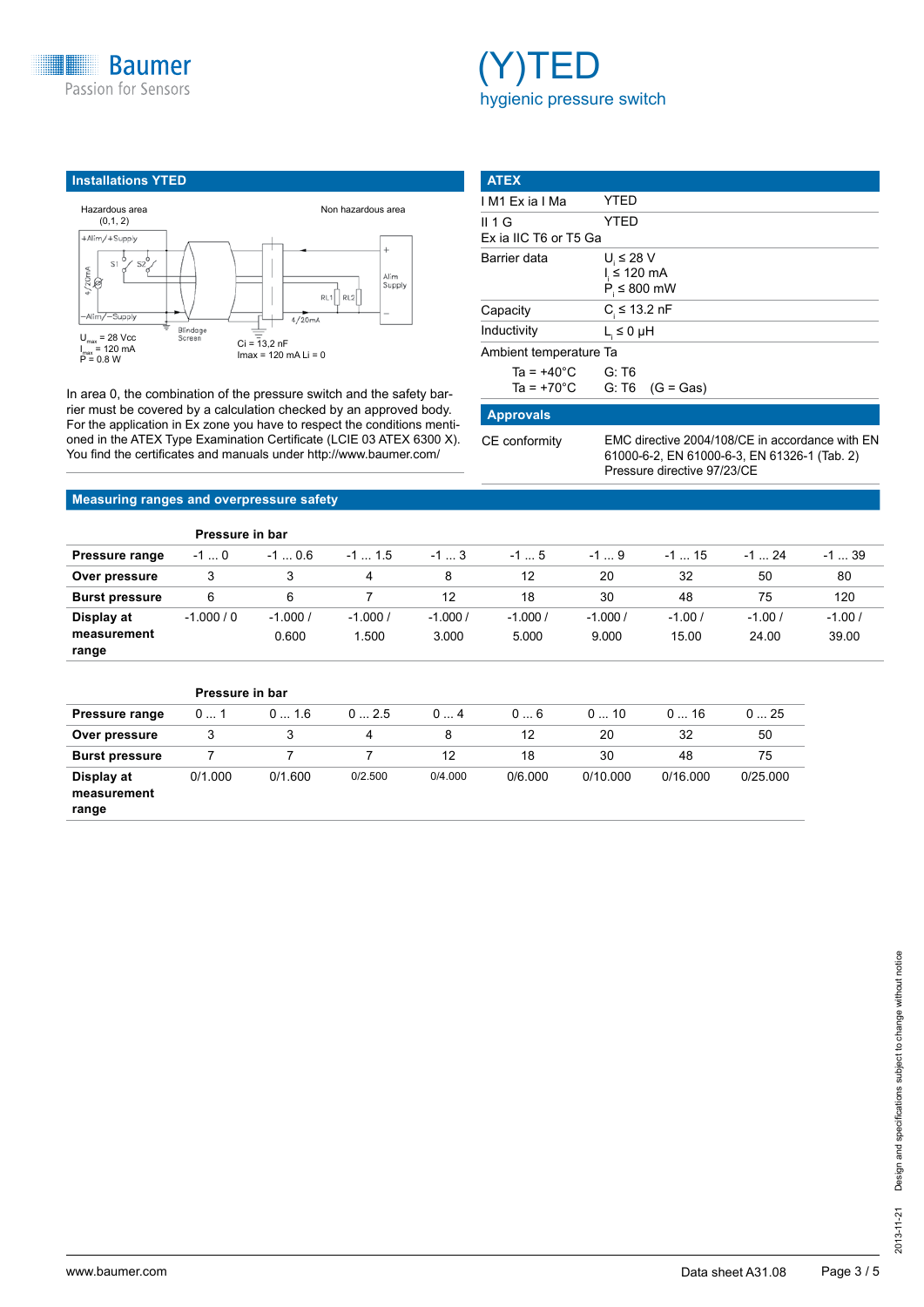

![](_page_3_Picture_1.jpeg)

### **Dimensions (mm)**

![](_page_3_Figure_3.jpeg)

![](_page_3_Figure_4.jpeg)

| DΝ          | ØD    | Bar                  |
|-------------|-------|----------------------|
| <b>DN25</b> | @50.5 | $2.5 \leq P \leq 25$ |
| <b>DN38</b> | @50.5 | $0.4 \leq P \leq 25$ |
| <b>DN51</b> | Ø 64  | 0 25 ≤ P ≤ 25        |
|             |       |                      |

### **Pin assignment**

![](_page_3_Figure_8.jpeg)

## TED5 - Current output (4-20 mA, 3 wires)

![](_page_3_Figure_10.jpeg)

### TED7 - Voltage output TED6/YTED - Current output (4-20 mA, 2 wires)

![](_page_3_Figure_12.jpeg)

## TEDM - Modbus output RS485

![](_page_3_Figure_14.jpeg)

![](_page_3_Figure_15.jpeg)